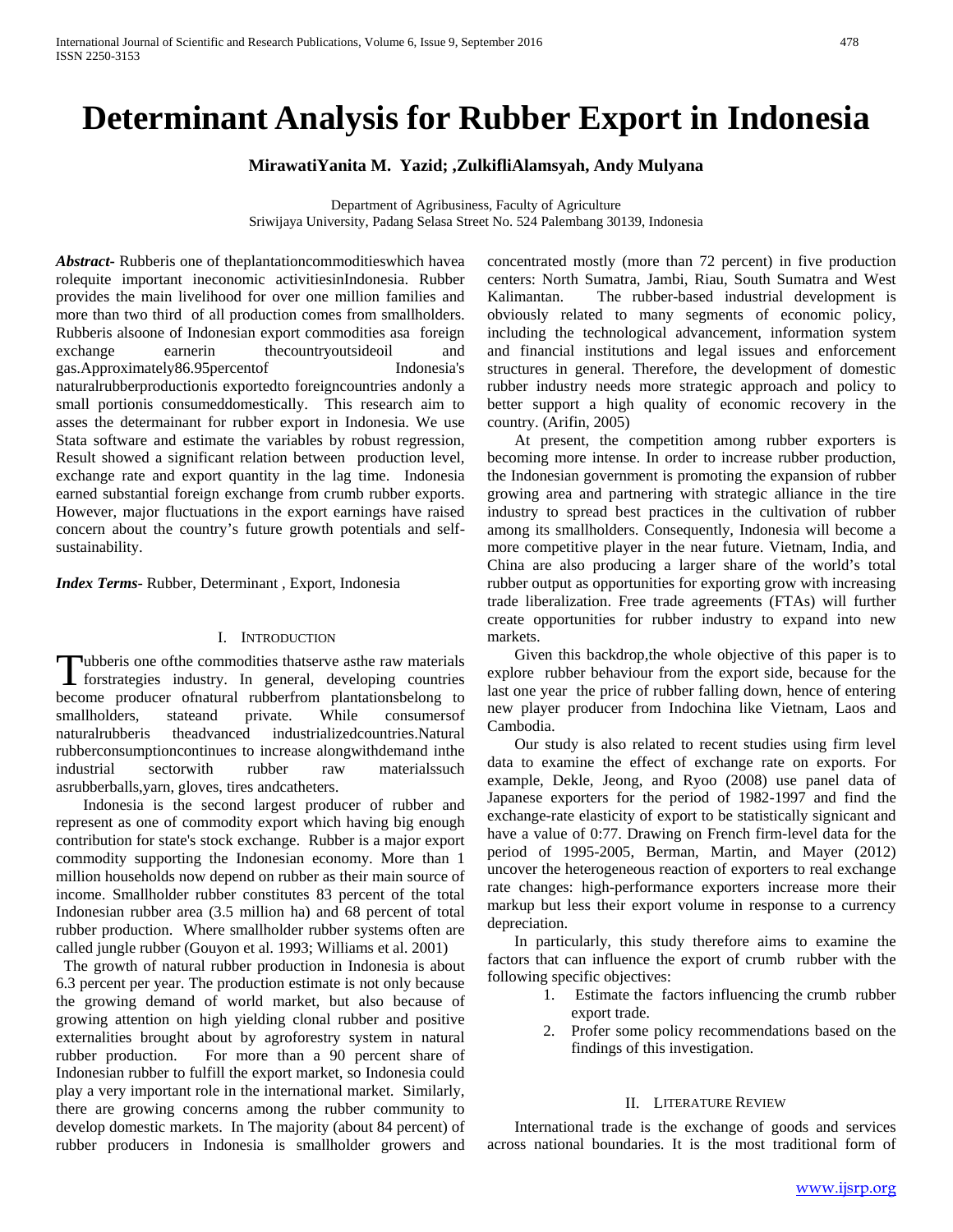international business activity and has played a major role in shaping world history. It is also the first type of foreign business operation undertaken by most companies because importing or exporting requires the least commitment of,and risk to,the company's resources. For example ,a company could produce for export by using its excess production capacity. This is an inexpensive way of testing a product's acceptance in the market before investing in local production facilities. A company could also use intermediaries, who will take on import export functions for a fee, thus eliminating heneed to commit additional resources to hire personnel or maintain a department to carry out foreign sales or purchases (Daniels and Radebaugh, 2004).

 Why do some countries export or import more than others? Several studies have been conducted to establish major factors that influence exports. The trade and exchange rate regime (import tariffs, quotas, and exchange rates), presence of an entrepreneurial class,efficiency enhancing government policy, and secure access to transport (and transport costs) and marketing services are considered to be important influential factors of export behavior (Kaynak and Kothavi,1984; Fugazza, 2004). A study on the nature, composition, and determinants of Singapore's technology exports suggests that the country's open trade and investment regime and development-oriented economic policy have been the key factors in enhancing the country's exports. Singapore's economy has shown continued and remarkable growth in exports for over thirty years with only two brief and mild recessions in the mid-1970s and mid-1980s. Its total trade as a proportion of GDP remains one of the highest in the world, over 300 percent of GDP in 2003 (Fong and Hill, 1991; WTO, 2004b). A recent study on the determinants of export performance underlines the importance of foreign direct investment (FDI) and the general quality of the institutional framework. Foreign direct investment contributes to capital formation and helps promote the development and export of knowledge-based industries (Fugazza, 2004).

 Related research for this study like Tang and Zhang (2012) find signicant effect of exchange rate on the exit and entry of Chinese exporters as well as product churning. Li, Ma, Xu, and Xiong (2012) use detailed Chinese firm-level data to examine the effect of exchange rate on firms exporting behaviors, such as export volume, export price, the probability of exporting, and product scope. The main difference between our work and this literature lies in the identication strategy: while besides other variable we also explore the currency exchange monthly from 2005 until 2012 as an exogenous variable.

 Yussof&Baharumshah (1999) examined the effects of the Malaysian dollar (ringgit) real exchange rate on the export demand for Malaysian primary commodities under alternative specification and estimation procedures. The results showed that the price and exchange rates were found to be inelastic meaning an increase in demand for exports due to depreciation in the ringgit may not be big enough to improve the balance of trade.

Oskooee& Bourdon (2005) assessed the impact of the RMBdollar exchange rate and volatility on U.S. agricultural exports to and imports from China using a moving standard deviation of the real RMB-dollar rate and the GARCH-based measure which yields more significant results. The results concluded that the exchange rate volatility has a significantly positive long-run effect only on export earnings of the non-agricultural sector

while depreciation of the dollar has an expected long-run effect on the import value of the non-agricultural sector and on export earnings of the agricultural sector. This is in line with the study conducted by (Erdal, et al., 2012).

 Empirically, apart from Klaassen (2011) who established that exchange rate has insignificant effect on exports, several studies have found significant impact of exchange rate on export (see, Oskooee and Bourdon 2005, Erdal et al. 2012, Dincer and Kandil 2011 and Granskog and Wisdom 2003). These impact findings are however very mixed with some establishing positive while others getting negative impacts (see Hsu and Chiang, 2011).

 Dincer&Kandil (2011) explored the asymmetric effects of random exchange rate fluctuations on exchange rate movements on export sectors in Turkey using data from spanning 1996 to 2002 and 2003 to 2008 from 21 exporting sectors. The results support the significance of exchange rate policy to export growth in Turkey in the period 1996–2002. Caglayan et al. (2013) investigated the effects of real exchange rate uncertainty on manufacturers' exports from 28 emerging economies. Adopting a two-step system GMM dynamic panel data estimator for the study, they established findings which supported the claims that exchange rate uncertainties affects trade flows emanating from emerging economies negatively. They also found out more importantly that trade effects of exchange rate uncertainties may very well depend on the direction of trade.

 Erdal et al. (2012) conducted an empirical study of the effect of Real Effective Exchange Rate Volatility (REERV) on Agricultural Export (AGX) and Agricultural Import (AGM) in Turkey. The study period covered 1995 to 2007. The GARCH model was used. Long-term relationship between series was also determined using Johansen co-integration test. The direction of this relationship, on the other hand, was determined using pairwise Granger causality. The empirical results indicated that there was a positive long-term relationship between REERV and AGX series, while there was a negative long-term relationship between REERV and AGM. This is a position supported by (Oskooee& Bourdon, 2005)

# III. DATA AND METHOD

 The data for this study were obtained from secondary sources using time series data. They include the following; Central Bureau of Statistics (BPS), reputable journals, Indonesian Rubber Council (DEKARINDO), International Rubber Study Group (IRSG), and association of the rubber processing sector, GAPKINDO

 Robust regression method was used to determine variables affecting export of crumb rubber by using STATA 12.0. software. The function is stated as: XCrt= f (PCRt, PrCRt, EXRt, XCrMt, XCrTt,  $XCr_{t-1}$ ). Where as:

 i). XCrt= Crumb rubber export quantity (000 tonnes) monthly between 2005 and 2012

ii). PrCr<sub>t</sub> = Crumb rubber export price in SICOM market ( USD/ton),

 iii). PCrt= Quantity of Crumb rubber output ( 000tonnes) monthly between 2005 and 2012

iv). EXRt= Exchange rate (USD) monthly between 2005 until 2012,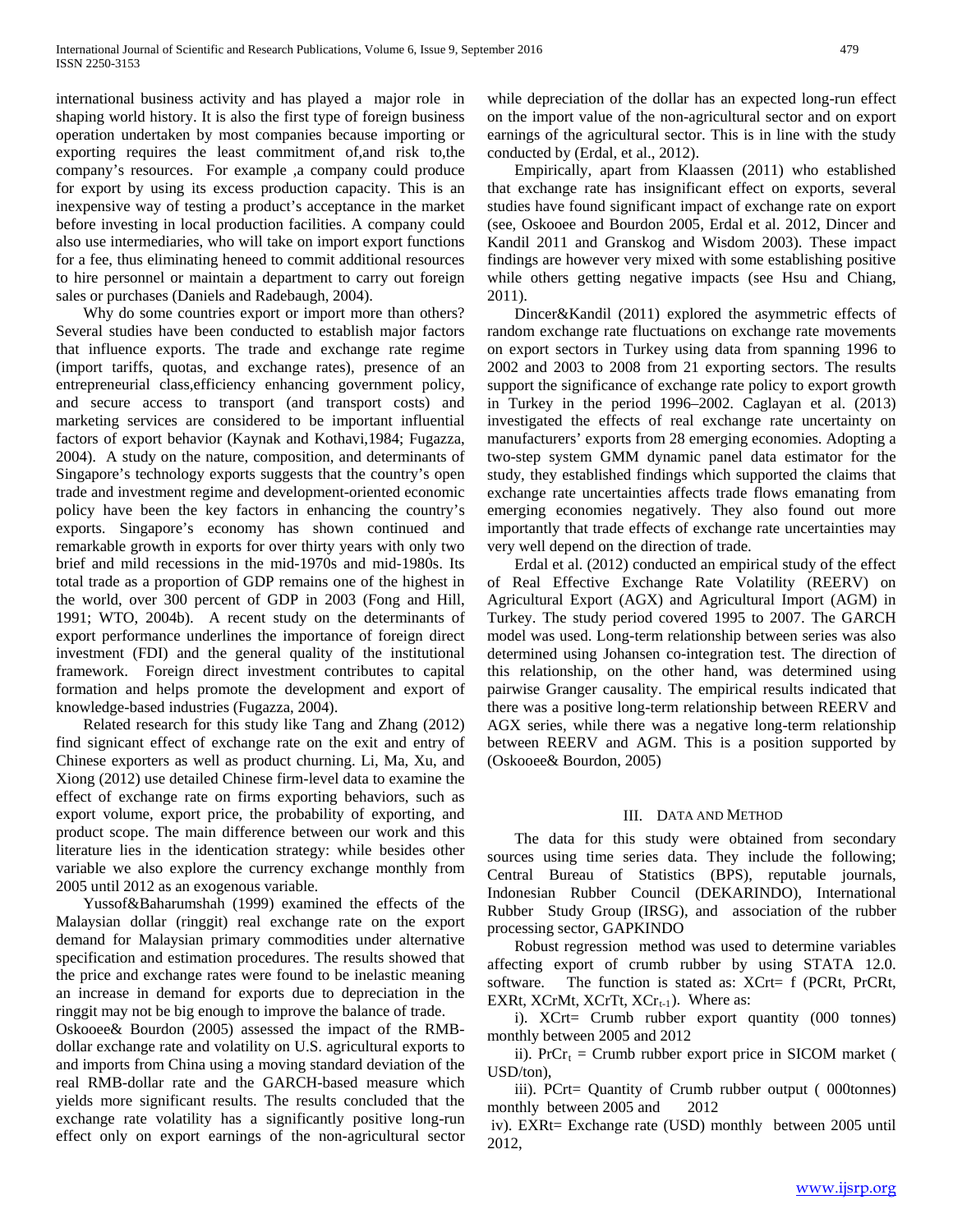v). XCrMt= Crumb rubber export quantity in Malaysia ( 000tonnes) monthly between 2005 and 2012,

 vi). XCrTt= Crumb rubber export quantity in Thailand ( 000tonnes) monthly between 2005 and 2012, and

vii).  $XCr_{t-1}=$  Crumb rubber export quantity in lag time (000 tonnes) monthly between 2005 and 2012.

 If we expressed the equation of Crumb rubber export is to be expected influenced by quantity of crumbrubber output, price of crumb rubber in the SICOM marketprice, exchange rate, export ofcrumb rubber inMalaysiaandThailand and export ofcrumb rubber in the previous period as shown below.

 $XCr_t = a_0 + a_1PCr_t + a_2PrCrt + a_3EXR_t + a_4 XCrM + a_5XCrT +$  $a_6XCrt_{-1} + g_1$  (1)  $0 < a_6 < 1$ ;  $a_1, a_2, a_3, a_4, a_5 > 0$ 

## IV. RESULTS AND DISCUSSION

 The result of the robust regression method is presented in table 1. We prefer natural logs (that is, logarithms base *e*) because, coefficients on the natural-log scale are directly interpretable as approximate proportional differences. The cooeficient of determination  $R^2$  was 0.5009; Implying that the independent variables explain 50.09% of the total variation in the rubber export. The value was significant at 1% for rubber production (b= 0.3523097) and , exchange rate (b=-0.7399705), was significant at 5%. The F value (12.59); P<0.05) is significant at 1%, implying that the model was significant.

 The appropriate sign on crumb rubber production is positive; it implies that an increase in production will stimulate an increase in export. The crumb rubber price has a positive sign. This is in agreement with Okoruwa et al. (2003), who reported that an increase in producer's price of rubber will lead to an increase in export of rubber. The implication is that an increase in the crumb rubber price to match world price will encourage maintenance of rubber farms and increased output. Likewise for the production level of crumb rubber has a positive sign. While the magnitude of 1% output of crumb rubber will increase the export quantity as much as 0.3523%.

**Table 1. Determinant of Crumb Rubber Export**

| Variable      | Coefficient  | т       | ι<α)<br>$\mathrm{S1g}$ |
|---------------|--------------|---------|------------------------|
| Constant      | 9.302866     | 2.98    | 0.0004                 |
| lnPCR         | 0.3523097    | 3.04    | $0.003*$               |
| lnPrCR        | 0.0042997    | 0.10    | 0.923                  |
| lnEXC         | $-0.7399705$ | $-2.43$ | $0.017**$              |
| lnXCRM        | 0.0294005    | 1.01    | 0.316                  |
| Ln XCRT       | $-0.0624168$ | $-0.66$ | 0.510                  |
| $lnXCR_{t-1}$ | 0.1898669    | 1.70    | $0.092***$             |

Source. Computed from data using STATA 12.0

 $F = 12.59$ ;  $R^2 = 0.5009$ ; \* = significant at 1%; \*\* significant at  $5\%;$ ; \*\*\* Significant at  $10\%$ 

 We find a negative and statistically signicant effect of a currency appreciation on quantity of exports. In terms of economic magnitude, a 1 % currency appreciation is found to

cause total exports to fall by 0.7399%..asignicant number that may justify the concerns by government offcials and exporters This finding is in agreement with Mesike (2005) who also reported a negative relationship between rubber export and exchange rate.

 Wang and Barrett (2007) found monthly exchange rate volatility affects agricultural trade flows, but not trade in other sectors in Taiwan. Kayode (2003) revealed that the low elasticity suggests potentially limited volume of agricultural export earning in response to the devaluation of the local currency. This finding also support by Sang, Sriboonchitta, Huang, and Wiboonpongse (2013) observed that the exchange rate return of the Thai Baht can affect the rubber price return, indicated the trade volume was an important factor in international product pricing.

 As we know exchange rate is subject to various endogenous and exogenous factors which are outside the control of the exporter; which has to bear the risk. However, fluctuation in exchange rates is not of significance to the export flows of the selected agricultural products. The focus of trade diversification should not solely be on traditional large export markets, as this is not necessary were the growth can be achieved.

## V. CONCLUSION

 As the intermediary products in international trade, crumb rubber exports showed a significant relation between production level, exchange rate and export quantity in the lag time. Indonesia earned substantial foreign exchange from crumb rubber exports. However, major fluctuations in the export earnings have raised concern about the country's future growth potentials and self-sustainability.

#### VI. IMPLICATION POLICY

 Indonesian crumb rubber exports, which were earlier dominated by resource products must be shifting in. No longer enjoys the luxury of exporting such products rather are exporting standardized manufactured products that compete with other countries in the Asia especially compare with Thailand. Given such structural change in the export trade and international trade environment, Indonesia needs to devise a longterm strategy to raise the quality of its exportables through adaptation of better technology and encouragement of foreign investment in moderately high-tech industries. The focus should be to move towards human-capital based products and remain less dependent on resource-based and or standardized manufactured products which face tremendous competition from relatively low cost countries such as Cambodia, India and Vietnam.

# **REFERENCES**

- [1] Arifin, B., Policy Reforms for Rubber-Industry Investment. Paper presented at the International Rubber Conference and Exhibition 2004, on December 13-15, 2004, in Jakarta-Indonesia 2005
- [2] Berman, Nicolas, Philippe Martin, and Thierry Mayer.,How Do DifferentExportersReacttoExchangeRateChanges?, Quarterly Journal of Economics 127, 437-492. 2012